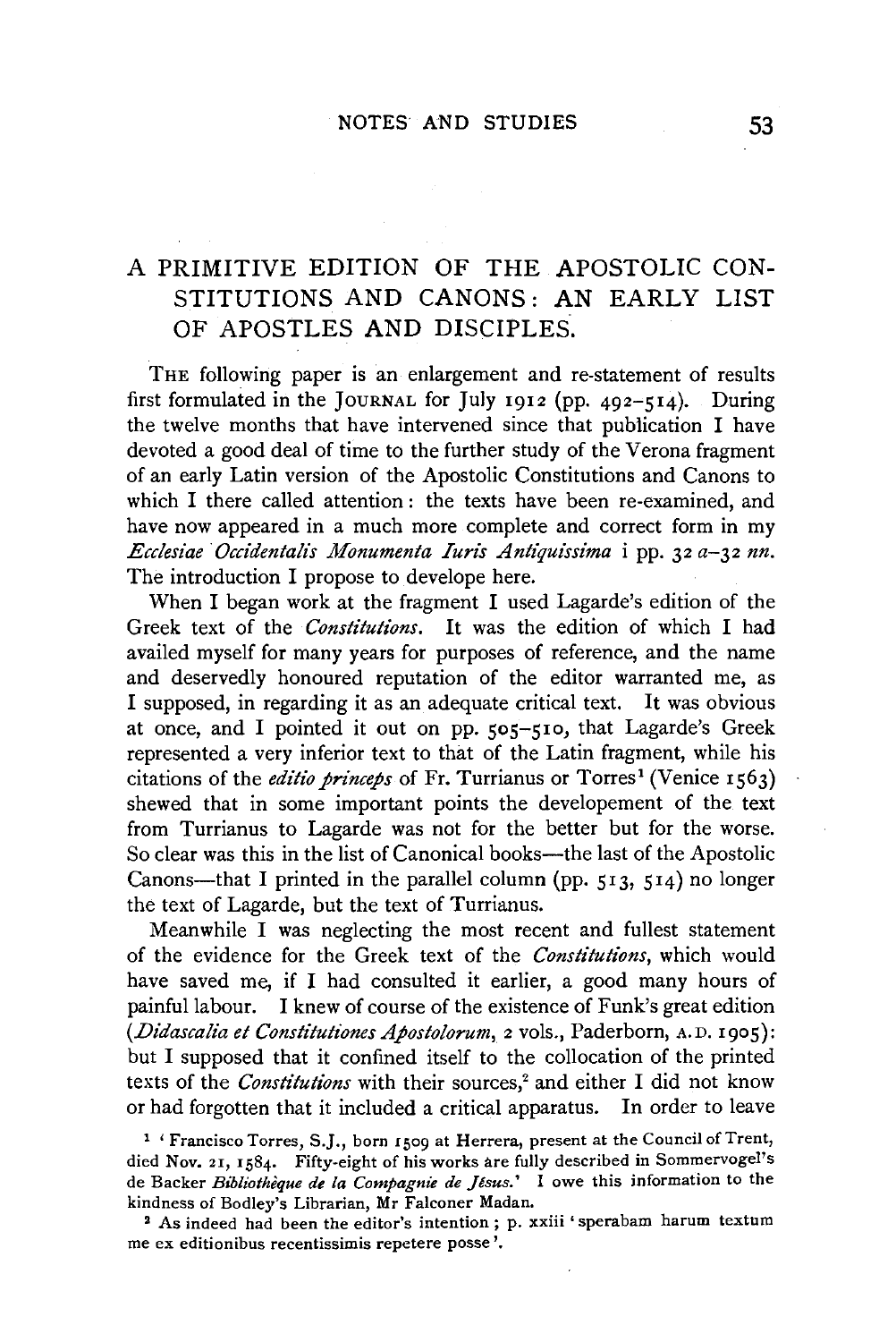no stone unturned, I examined it before the last stage of the re-edition of the texts for my *Monumenta Iun·s;* and I found at once that the answer to a good many difficult problems was in my hands.

In the first place the secret of the superiority of Turrianus to Lagarde is at once revealed : for whereas Lagarde used no MS earlier than the twelfth century, Funk has utilized four Vatican MSS of the tenth and eleventh centuries, and among these four are to be found, if not all the three MSS of Turrianus, certainly two of them: Vat. 839 is Turrianus's leading MS, obtained from Crete, Vat. 2o88 is Turrianus's Sicilian MS, and I can hardly doubt that Vat. 1506 (a Grottaferrata MS) was his third or Calabrian MS from the monastery of Patiro at Rossano.<sup>1</sup> It follows of course that, if we have Turrianus's MSS, we are independent of his edition, and a new edition with more extensive material might even be as much superior to Turrianus as Turrianus is to Lagarde.

And no doubt Funk's text has superseded those of all previous editors : but that does not mean that his text is always right against Turrianus, but rather that his excellent *apparatus criticus* enables us to control his text. In my previous paper I pressed as the most incontestable indication of the superiority of Turrianus to Lagarde that the former retains far more frequently than the latter the archaic form of doxology δι' ού σοι... *εν άγίω πνεύματι*: it is a grave blot on Funk's critical methods or acumen that he systematically prefers what seems to me obviously the secondary reading. Between chapters 12 and 41 inclusive of book viii of the *Constitutions* I have counted fourteen cases in which he prints the form  $\mu \in \theta$ ' ov  $\sigma$ od  $\ldots$  και τω άγίω πνεύματι, and two in which he prints variations of the  $\kappa a \hat{i} \ldots \kappa a \hat{i}$  form, although one of his MSS faithfully reproduces the  $\delta u \Delta \ldots \delta v$  form in every one of the sixteen passages. For the most part the variation does not extend beyond the difference of  $\mu \epsilon \tau \dot{a}$ ...  $\kappa a'$  on the one side as against  $\delta u \dot{a}$ ... *lv* on the other : but in the two remaining instances the variations are worth setting out in parallel columns :

## Funk 514. 7 (c. xii § 50)

## *Melius*

 $\delta$ τι σοι πασα δόξα σέβας και εύγα- $\mu$ ιστία τι $\mu$ ή και προσκύνησις, τ ${\hat \omega}$  πατρι  $\ \kappa$ αί τῷ νίῷ καί τῷ άγίφ πνεύματι.

ότι δι' αυτού σοι πάσα ή δόξα σέβας και εύχαριστία, και διά σε και μετά σε αύτω τιμή και προσκύνησις εν άγίω πνεύματι.<sup>2</sup>

<sup>.</sup> 1 Funk's edition, by an unfortunate confusion, frequently prints 'Vat. 1056' for 'Vat. 1506', and 'Vat. 838' for 'Vat. 839'.<br><sup>2</sup> The genuineness, in this and the following passage, of the phrase  $\delta i \dot{\alpha} \sigma \epsilon \kappa a \dot{\alpha} \mu \epsilon \tau \dot{\alpha}$ 

 $\sigma\epsilon$ , is further borne out by the parallel in vii xliii (Funk 448. 14, 19), where the **reading is undoubted, EVAo-ye't Kat 8o£li(e, T0v BEu7rUT1JV 0E0v Tlw** *'travTo«p&.ropa* ... **ETTL**  Toύτοιs προσκυνεί αύτδν τον μονογενή θεόν μετ' αύτδν και δι' αύτόν. Note the distinction both there and here between δόξα to the Father and *προσκύνησιs* to the Son : and contrast Origen *in Apoc.* Scholion vii.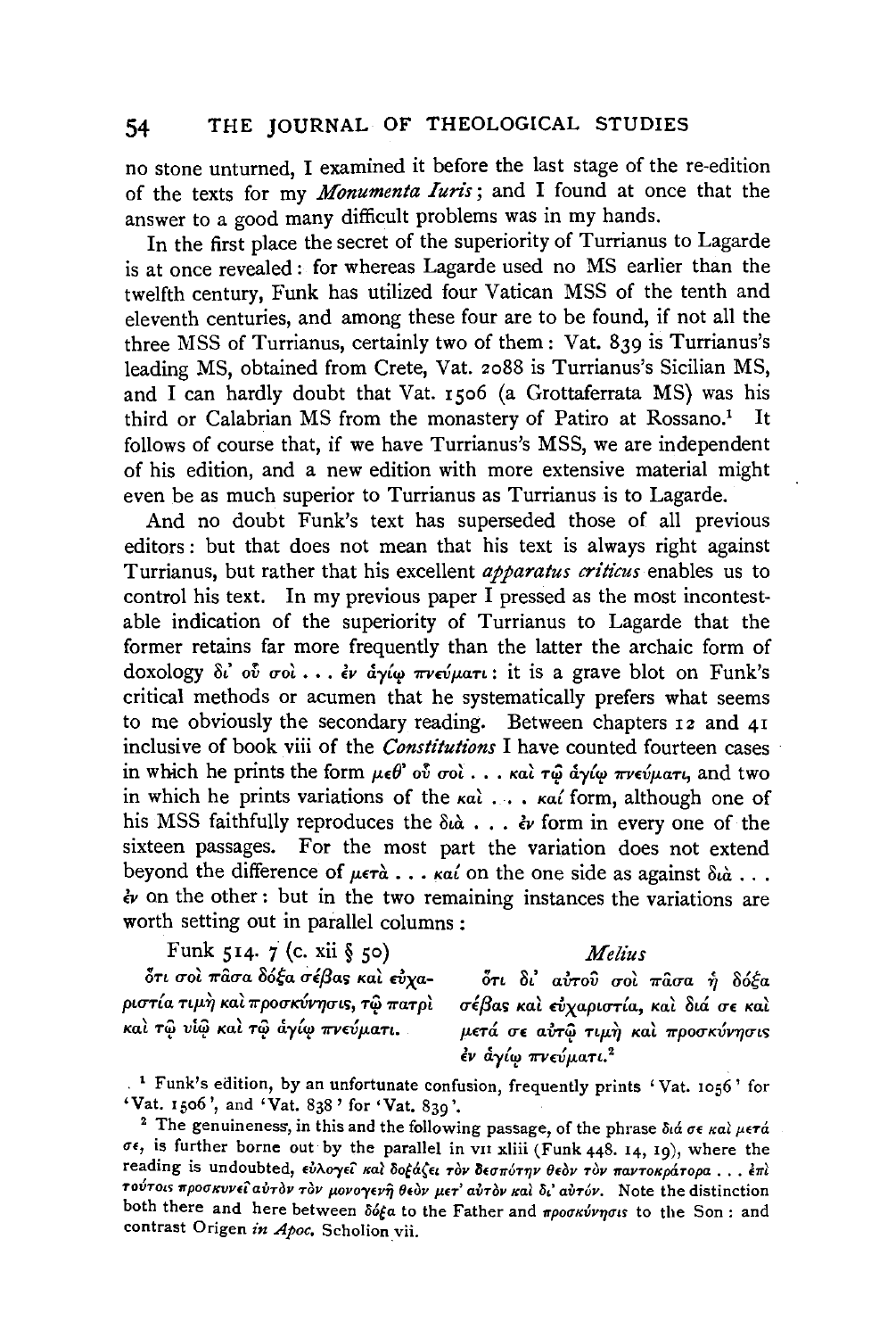$i\delta$ . 520. 24 (c. XV  $\S$  9)

ότι σοι δόξα αίνος μεγαλοπρέπεια  $\sigma$ έβας προσκύνησις, και τω σω παιδι  $i$ Ιησού τ $\hat{\omega}$  Χριστ $\hat{\omega}$  σού τ $\hat{\omega}$  κυρίω  $\eta$ μων και θεω και βασιλεί, και τω  $\delta$ γίω πνεύματι.

ότι σοι δόξα αίνος μεγαλοπρέπεια  $\sigma$ έβας προσκύνησις, και μετά σε και  $\delta$ ιά σε τώ παιδί σού 'Ιησού τώ κυρίω  $\hat{n}$ μων και βασιλεί, δι' ού σοι έπ- $\overline{\phantom{a}}$ οφείλεται παρά πάσης λογικής και  $a\gamma$ ίας φύσεως ή επάξιος εύχαριστία εν αγίω πνεύματι.

The manuscript whose unique readings are here recorded in the righthand column is Vat. gr. r5o6, about which we have already seen that it was in all probability one of the three MSS employed by Turrianus; and no doubt the excellences of the texts of both Turrianus and Funk are in large part due to it. One would have thought that its consistent support of the archaic doxology would already have been enough to put a modern editor on the track : but anyhow, whatever excuses may be made for editors who have worked on the *Constitutions* hitherto, they will no longer be open to their successors. The discovery of the Latin version contained in the Verona fragment has brought conclusive testimony to the unique value of this Greek MS, and the Greek text that I have printed in *Eccl. Occid. Mon. Iur. Ant.* at the foot of the page, below the transcription of the Verona Latin, as representing its original, is in all essentials the text of Vat. gr. r5o6. The following are some of the readings in which the Verona fragment and Vat. gr. rso6 agree against all previous editors (the references within brackets in the lefthand column are to the pages and lines of *Eccl. Occid. Mon. Iur. Ant.*, but the numbering of the Canons is that of Funk):

| Constit.                 | Vat. gr. 1506                                         | Verona LI (Eccl. Occid. Mon.<br>Iur. Ant. i pp. 32 a-32 hh) | Edd.                 |
|--------------------------|-------------------------------------------------------|-------------------------------------------------------------|----------------------|
| viii 44 $(e 18)$         | περὶ τῶν κληρικῶν                                     | de clericis                                                 | περὶ τῶν ἐν κλήρω    |
| viii $46(j18)$           | άλλά καλούμενος                                       | sed uocatus                                                 | άλλ' ο καλούμενος    |
| (m <sub>5</sub> )        | τον Χριστον δρών                                      | Christum uidens                                             | ό τον Χριστον όρων   |
| Can.                     |                                                       |                                                             |                      |
| i(n <sub>5</sub> )       | χειροτονεῖται                                         | ordinatur                                                   | χειροτονείσθω        |
| $v$ ( <i>o</i> 6)        | ξπιμένων                                              | perseuerans                                                 | έπιμένων δέ          |
| viii $(o17)$             | $\hat{\eta}$ r $\hat{\eta}$ ν airíav $\hat{\eta}$ έάν | aut causamaut si <sup>1</sup>                               | την αίτίαν  έαν δέ   |
| xviii $(r2)$             | ή τοῦ καταλόγου                                       | aut de collegio                                             | ή όλως του καταλόγου |
| XXV(SI)                  | Κύριος                                                | dns ut uid <sup>1</sup>                                     | om                   |
| xxxxvi (v 12)            | τὴν αὐτοῦ γνώμην                                      | ipsius uoluntate                                            | την ξαυτού γνώμην    |
| $x$ lii $(x 25)$         | σχολάζοντα                                            | uacantem                                                    | σχολάζων             |
| $x \mid y \mid y \mid z$ | ένεργῆσαι                                             | operari <sup>1</sup>                                        | ένεργησαί τι         |
| lvii $(z 10)$            | πεπηρωμένον                                           | fracto                                                      | πεπληγμένον          |
| lviii $(z_2_4)$          | η επιμένων                                            | uel si perseueret                                           | επιμένων δέ          |
| $\lim_{a \to 5}$         | φονεύς του άδελφου                                    | fratris interfe(ctor)                                       | φονεύσας τον άδελφόν |

<sup>1</sup> Dionysius Exiguus goes with the Verona fragment and Vat. gr. 1506 in these instances.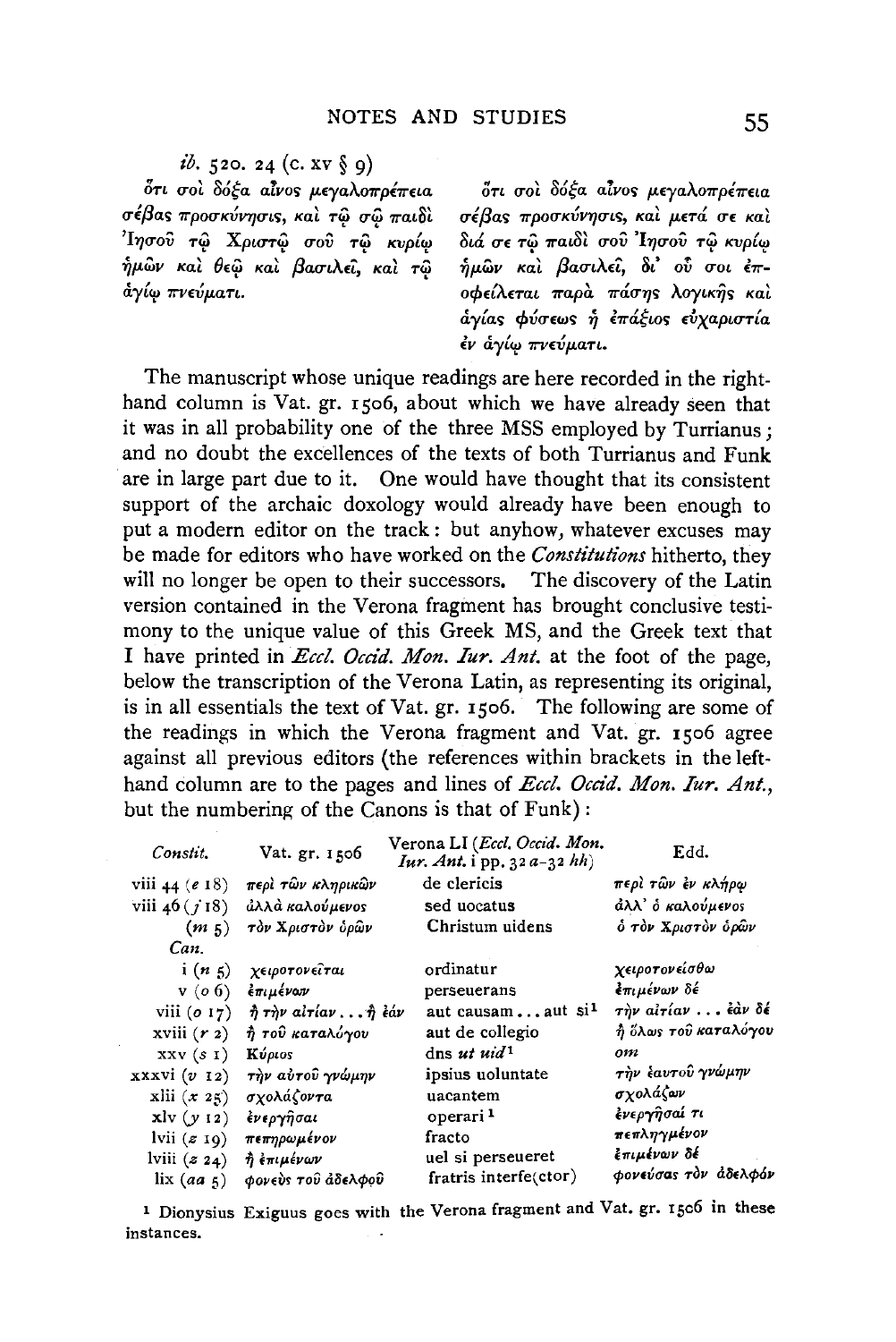| Constit.              | Vat. gr. 1506                 | Verona LI ( <i>Eccl. Occid. Mon.</i><br><i>Iur, Ant.</i> i pp. $32a-32hh$                       | Edd.                                                                                   |
|-----------------------|-------------------------------|-------------------------------------------------------------------------------------------------|----------------------------------------------------------------------------------------|
| $l$ xix $(\alpha 3)$  | παρασκευήν ή τετράδα          | sextum diem vel quar- $\tau \epsilon \tau \rho \acute{a} \delta a \hat{\eta}$ παρασκευήν<br>tum |                                                                                        |
| $lxxi(\alpha 15)$     | ή λύχνους                     | aut lucernas                                                                                    | ή έν ταίς έορταίς αύτων<br>λύγνους άψη                                                 |
| lxxiv (dd 1)          | έπλ αξιοπίστων                | praesentibus fide di-<br>gnis                                                                   | $\frac{\dot{v}\pi\dot{\sigma}}{\pi a\rho\dot{\alpha}}\Big\{d\dot{\xi}$ ιοπίστων        |
|                       | (dd 14) τα κατ' αυτού δόξαντα | quae in eum placuerat                                                                           | κατ' αὐτοῦ τὰ δοκοῦντα                                                                 |
| Ιxxxv (gg 6) Μωσέως έ |                               | (Moysis) quinque                                                                                | Μωσέως πέντε Γένεσις<br>"Εξοδος Λευϊτικόν                                              |
|                       |                               |                                                                                                 | 'Αριθμοὶ Δευτερονό-<br>$\mu\iota$ ov                                                   |
|                       | (gg 12) βίβλος ψαλμών         | codex psalmorum                                                                                 | ψαλμοί                                                                                 |
|                       | (gg 14) Σολομώντος βιβλία ε   | Solomonis libri quin-<br>que                                                                    | Σολομῶντος<br>βιβλία<br>τρία Παροιμίαι Έκ-<br>κλησιαστής <sup>γ</sup> Αισμα<br>άσμάτων |

If this list were extended to include the cases where Turrianus or Funk has adopted a reading on the sole authority of this Vatican MS, it would be still more impressive, because such readings are generally striking ones.

I cannot doubt that Vat. gr. 1506 is not only the best individual witness to the text of the Constitutions and Canons, but that where supported by the Verona fragment it is very rarely wrong. For the text of the greater part of the Apostolic Canons we have now for the first time indubitable testimony to an edition which is both very early and very good. Even those elements of the joint tradition which are not original are likely at least to be very interesting. The remainder of this paper will be devoted to the consideration of two features common to both Vat. gr. 1506 and Verona LI which appear to reflect the work of an editor, though of an editor who worked by addition to the original text rather than by modification of it.

1. Between fol. 151  $b$  and fol. 152  $a$  of the Verona MS a leaf must have been lost, for the previous leaf (151) has barely reached the end of canon xlvii, while the next leaf  $(152)$  commences in the middle of Now as long as I was working on the printed texts of the canon lii. Greek Canons, a serious difficulty here stood in the way: the amount of matter intervening between the end of canon xlvii and the middle of canon lii was not enough, or nearly enough, to fill a leaf of two It was only when I made the acquaintance of Vat. gr. 1506 pages. that I solved the difficulty. At the end of canon I after the words βαπτίζοντες αύτους είς το όνομα του πατρός και του υίου και του άγίου  $\pi\nu\epsilon\acute{\nu}\mu a\tau$  tos there is added a long dogmatic statement in the following  $terms:$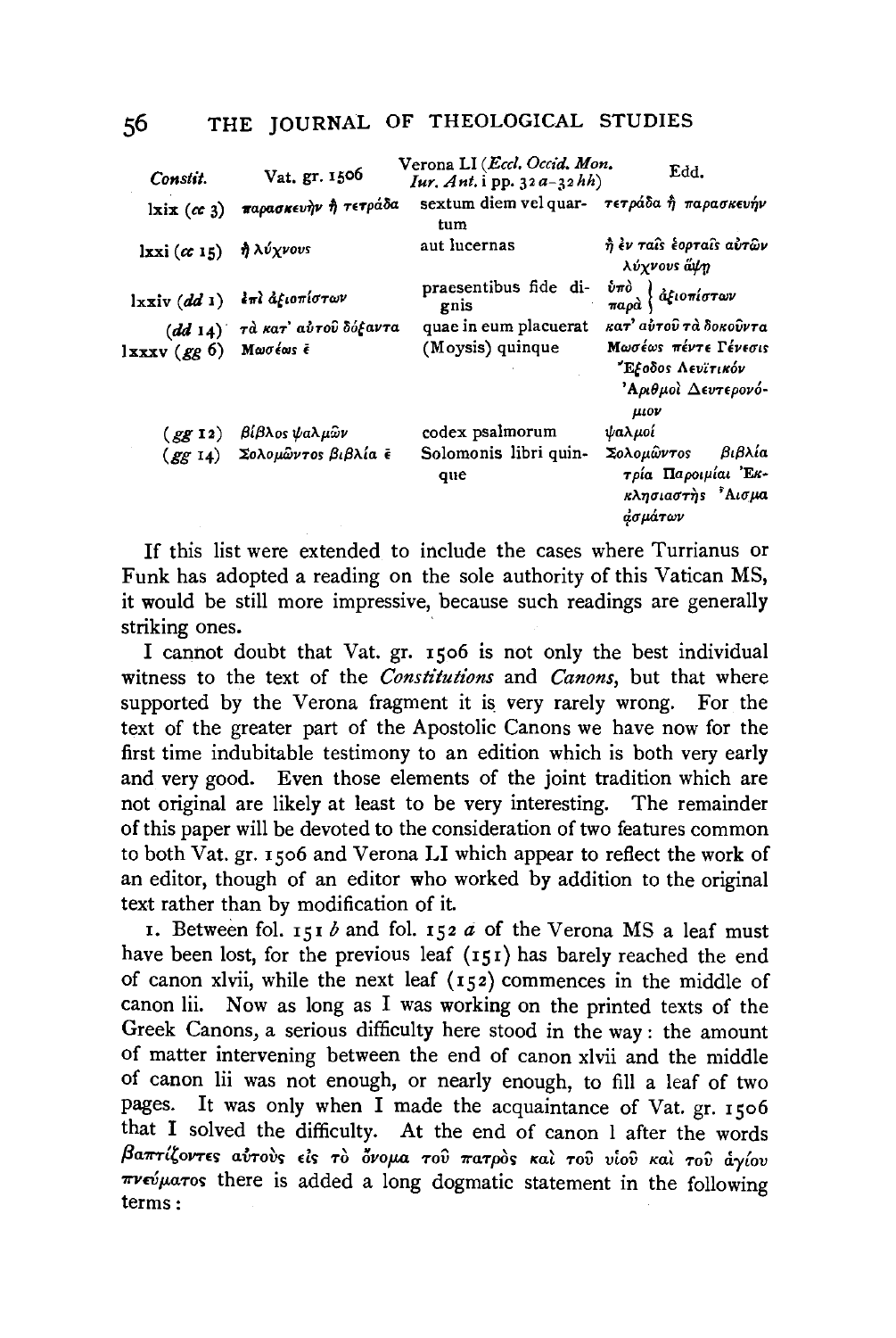Διδασκέσθω μέντοι δ βαπτιζόμενος ότι πατήρ ούκ εσταυρώθη ούτε γέννησιν υπέμεινεν ανθρώπου· ούτε δε το πνεύμα το άγιον άνθρωπος εγένετο, άλλ' ούτε το πάθος υπέστη, ου γαρ έσαρκώθη· έλυτρώσατο δε τον κόσμον της επικειμένης δργής δ μονογενής υίός. ένηνθρώπησε γαρ φιλανθρωπία, έαυτώ σώμα έκ παρθένου άναπλάσας (Η γάρ coφία ώκολόΜΗ σε έλγτη οΐκοΝ ώς δημιουργός), 5 σταυρον δε υπέμεινεν έκών, εξείλατο δε τον κόσμον της επικειμένης όργης. βαπτιζόμεθα ούν είς το όΝοΜΑ τος πατρός, ούχ ως ανθρώπου γενομένου ή παθόντος, είς δε το όνομα το γίοι, ώς υποστάντος γέννησιν, ώς γπομείμαμτος CTAYPON, ώς ΑΠΟθΑΝΟΝΤΟΣ ΚΑΙ ΑΝΑΣΤΑΝΤΟΣ είς το όνομα δε τος ΑΓΙΟΥ ΠΝΕΥΜΑΤΟΣ, ώς όμοουσίου πατρί και νίω. οι δε μή ούτω βαπτίζοντες, ως άγΝοογΝτες το 10 ΜΥΣΤΗΡΙΟΝ ΤΗΣ ΕΥΣΕΒΕΙΑΣ, καθαιρείσθωσαν.

Ο τον πατέρα πεπονθέναι λέγων άσεβει Ιουδαίων βαρύτερα, μετά Χριστού καί τον πατέρα προσηλών· ο δε τον υίον αρνούμενος τον μονογενή δι' ήμας σαρκωθήναι και σταυρον υπομεμενηκέναι, θεομάχος έστι και των άγίων πολέμιος ο δε το πνεύμα το άγιον πατέρα ονομάζων ή υίον ανεπιστήμων 15 έστι και ανόητος. δ γαρ υίος συνδημιουργος τω πατρι και σύνθρονος και συννομοθέτης και κριτης και της αναστάσεως αίτιος· και το πνεύμα το άγιον δμοούσιον θεότητι· έφ' ήμων γαρ Σίμων δ μάγος εξηρεύξατο σπάσας τω λαώ πλάνον και άστατον και πονηρον είς έαυτον το πνεύμα, και ένα τριώνυμον είναι φλυαρήσας τον θεόν, ποτέ δε και το πάθος του Χριστού και την γέννησιν 20 περικόψας.

Ύμεῖς οὖν, ὦ ἐπίσκοποι, εἰς ἕνα πατέρα καὶ νἱὸν καὶ ἄγιον πνεῦμα τρίτον βαπτίσατε κατά την του κυρίου γνώμην και την ήμετέραν έν πνεύματι διάταξιν.

5. Prov. ix  $I$ 8. Heb. xii 2  $3, 6$ . Cf. I Thess, i ro 7-9. Matt. xxviii 19  $9.1$  Thess. iv  $14$ 10. Rom. xi 25; 1 Tim. iii 16

12. ασεβεί 'Ιουδαίων: ασεβή ιουδαίον Vat 10. δμοουσίου: δμοουσίω Vat 18. σπάσας τω λαώ πλάνον Vat.: σπάσας το άλαλον πλάνον Joannes Scholasticus, ed. Justel (cf. Mark ix 25) ; perhaps σπάσας το λαοπλάνον Turner

This long statement has nothing in common with the character of the Apostolic Canons, which for the rest are what their name suggests, Canons and not doctrinal definitions. Nor can we attribute to the compiler of the *Constitutions* and *Canons* the authorship of any dogmatic passage so definitely orthodox as this—witness the use of the term *opoov*σιος in relation to the Holy Spirit, lines 10, 18. Neither, on the other hand, is it possible that the lost leaf of the Verona fragment can have contained (besides the four Canons missing, which must have occupied more than a page) an addition anything like as long as that printed above.

As it stands, then, the insertion of the Vatican MS cannot be original. Yet neither can it be other than old, seeing that it appears also in both the Syriac versions cited by Funk, and in the 'systematic' collection published about the middle of the sixth century by John Scholasticus of Antioch, where it constitutes the greater part of 'canon 50 of the holy Apostles' and the whole of 'canon 51 of the same'. Since the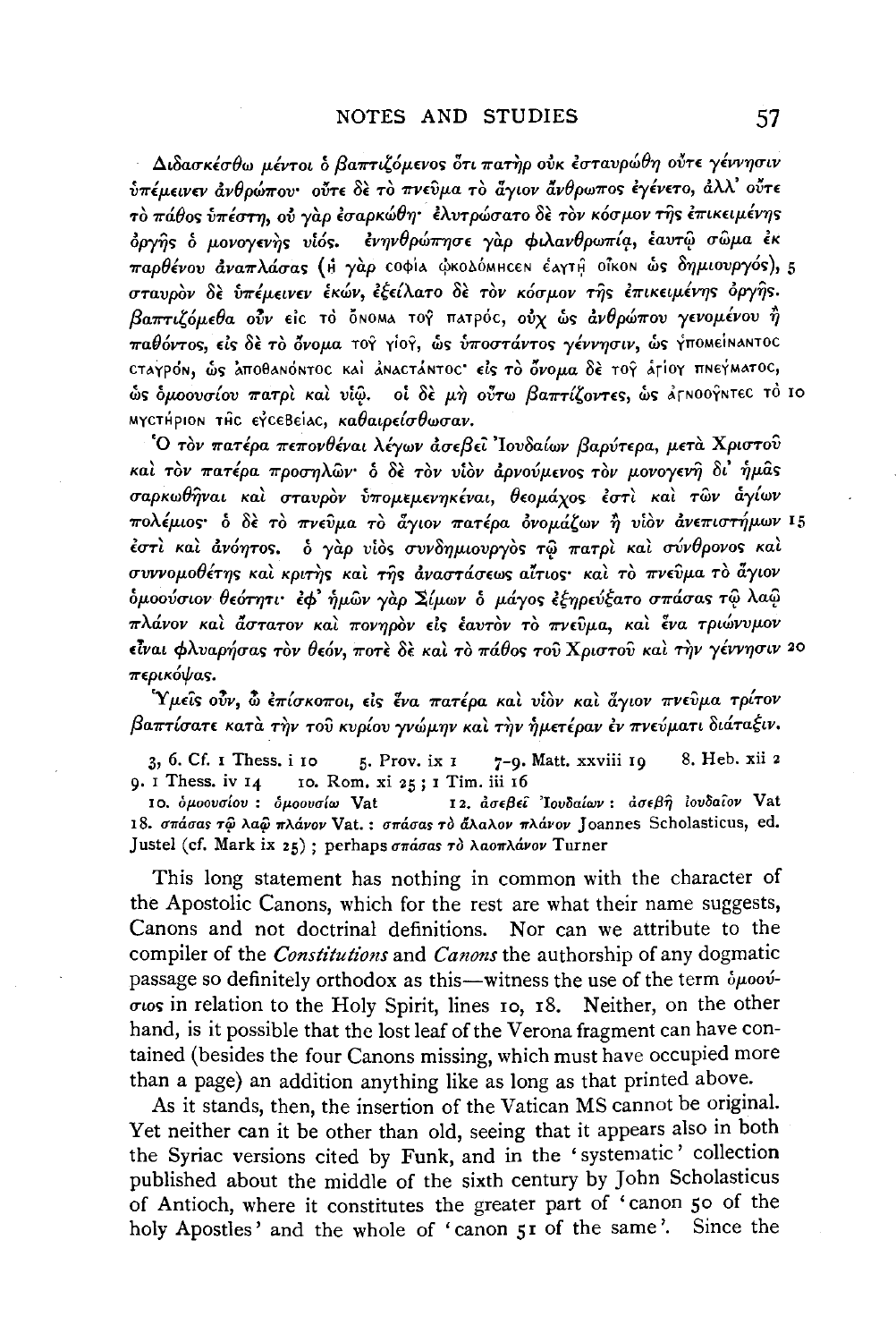insertion is headed in the Vatican MS  $\tau \xi \to \lambda \sigma \nu$ , and since it is actually in the 36th chapter of John's collection that the corresponding matter is found, it is possible that the Vatican MS may be depending ultimately upon John.

John, however, was certainly not himself the author of the passage. He found it in his copy of the Canons, and incorporated it in his Collection as such. And the Verona fragment, though it cannot have contained all that the Syriac versions and John and the Vatican MS unite in •presenting, must have contained something more than the ordinary texts : if I calculate rightly, there was room in the Latin MS for half or almost half of the extra material of the Greek.<sup>1</sup> Probably therefore the Latin MS, if we had it complete, would be found to give the nucleus of the insertion, to represent it, in fact, in its first stage. In that form it is even conceivable, though perhaps not probable, that it may have gone back to the compiler of the *Constitutions* and *Canons*  himself.2

2. A somewhat similar relation exists between the Verona Latin and the Vatican Greek in regard to the matter appended after the last of the Canons. In the Verona MS, after the list of Canonical books (canon 85) and the doxology which follows it and concludes the whole work, there are still left three pages : but they are so badly preserved that it was impossible to decipher them as a whole, and all that could be said with confidence was that the last page of all consisted of some summary statement upon the origin of the Four Gospels. Here again it was the Vatican MS which put into my hands the key that solved the problem : for the greater part of the last three leaves in that MS consist of various appendices, and careful comparison soon shewed that foil. 78 *a b* contained the Greek original of the matter that had been transcribed at the end of the Verona MS. Even in this common matter, however, the Vatican Greek represents a later stage of develope-

1 A page of the Latin of the Verona MS corresponds to from 30 to 36 lines of the Greek of the Vatican MS, and a leaf therefore to from 6o to 72 lines. The ordinary text of the Canons that were contained on the missing leaf amounts to some  $41$  lines of the Vatican MS : as the insertion we are considering extends to  $57$  lines of the same MS, it is clear that not more than about half of this (20 to 30 lines) can have been represented in the Verona Latin.<br><sup>2</sup> Chr. Justel, the editor of John Scholasticus's collection of Canons, points out the

resemblance between the inserted passages and the *Epistle to the Philippians* of pseudo-Ignatius : compare in § 2 of the *Epistle* the emphasis on the distinction of Father Son and Holy Spirit, and note the phrases  $\epsilon_{\nu\alpha}$   $\tau_{\rho\iota\omega\nu\nu\rho\rho\nu}$  (Lightfoot, ii 774. 14), ή γαρ σοφία φκοδόμησεν έαυτη οίκον (ib. 775. 18), αρνείσθαι τον σταυρόν, το πάθον έπαισχύνεσθαι (775. 9), περικύπτεις την γέννησιν (777. 21). If the Verona MS did represent an original nucleus of the inserted passages as we know them, it is at least quite possible that that original nucleus did go back to the circle which produced the Apostolic Constitutions and the Pseudo-lgnatian letters. Much of the phraseology is undoubtedly similar.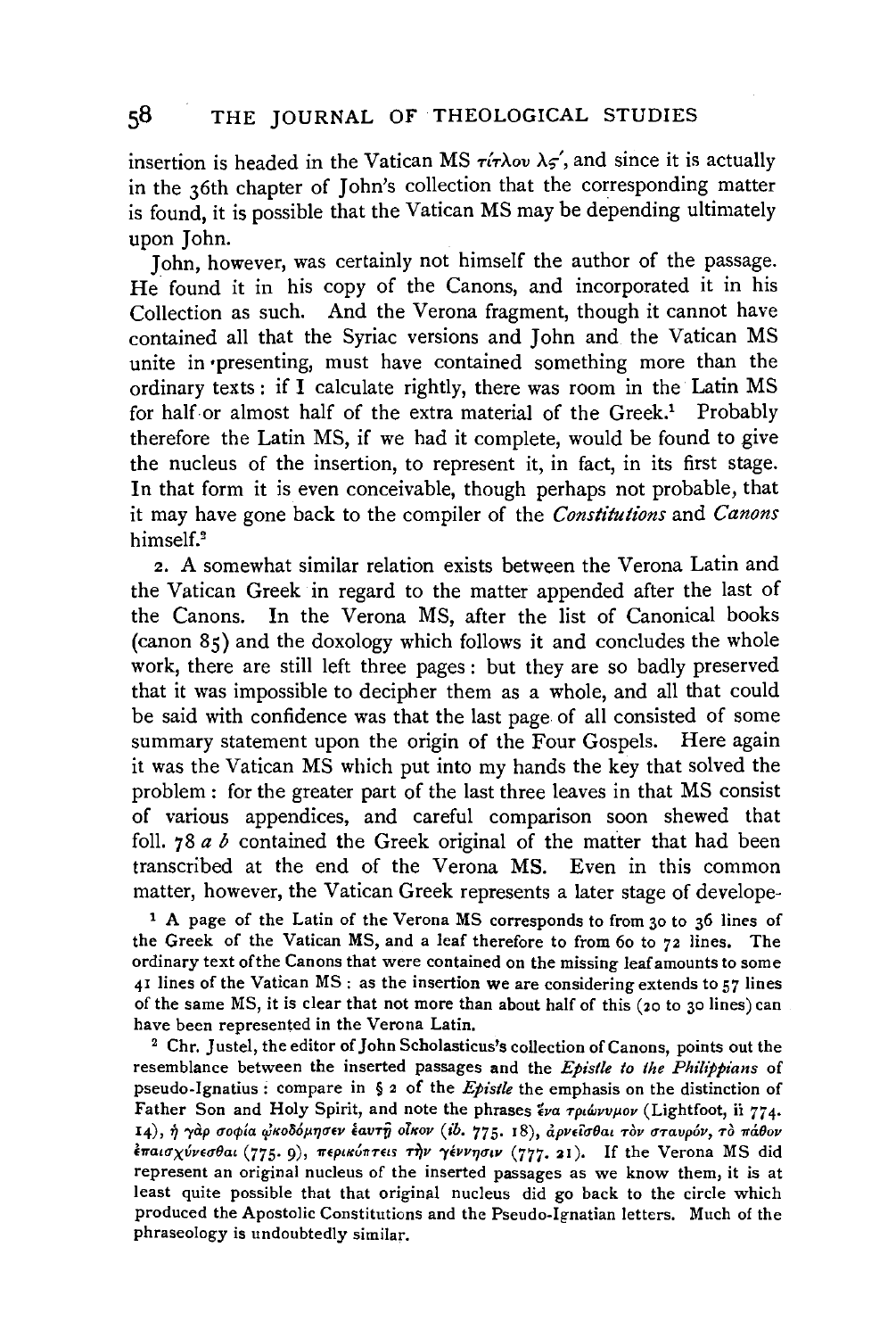ment than the Verona Latin; it will be noted that with regard to the apostles James the son of Zebedee, Philip, James the son of Alphaeus, Thaddaeus, and Paul, the place of burial, and with regard to Bartholomew the manner of his martyrdom, is given in the Greek but with nothing to correspond in the Latin. Dr Spagnolo has even now not been able to decipher more than fragments of the three pages, so deplorable is their state of preservation; but quite enough is preserved to restore the contents, although not the exact wording, for all but the upper half of the second page, and so I have felt justified in excluding from the Greek text (while recording in the apparatus) clauses that are clearly absent from the Latin.

The Latin in fact presents what is apparently the most primitive form known of the lists of apostles and other early preachers of the Gospel of which so many different specimens are known under the name of Hippolytus or Dorotheus or Epiphanius as authors. A large number of these lists are printed in the very useful collection of Theodor Schermann Prophetarum vitae fabulosae; indices apostolorum discipulo*rumque Domini,· Dorotheo Epiphanio Hijpolyto aliisque vindicata*  (Teubner Series, 1907): but none of Schermann's Greek MSS go back behind the tenth or eleventh century; and though some of his Latin authorities are earlier, the oldest of them are not only two centuries later than our Verona fragment but quite obviously are either not translated from the Greek at all or, if they are, deviate much further from the Greek originals. The Verona fragment-or, to put it otherwise, the Greek text of the Vatican MS after abstraction is made of the clauses not represented in the Latin-gives us in fact for the list. of the thirteen apostles the primitive text which lies behind both the Epiphanian and the Hippolytean form (Schermann, pp. 107-II5, I64-  $167$ ).<sup>1</sup> If the text printed below be assumed as the original, it becomes at once easy to explain the divergences of 'Epiphanius' and 'Hippolytus' in one or other direction-so easy indeed that it seems rather strange that the editor had not thought of conjecturally restoring the original by simply isolating the common nucleus of the two forms of text from the parts which are peculiar to only one of them. The result would not perhaps have exactly corresponded to the document I am here printing : but it would have been in some cases singularly near to it, as the two examples I proceed to cite will be enough to shew.<sup>2</sup>

<sup>1</sup> The Dorothean form (pp. 153-157) is further removed from the original: yet even that contains some reminiscences of it which do uot seem contained in either Epiphanius or Hippolytus. Why Schermann cites our Vatican MS as one of the

authorities for the Hippolytean form I am quite unable to say. 2 If Schermann had constructed his Epiphanian text with less regard to his MSS A and B, and more regard to his CDEF, the resemblances would have been still closer.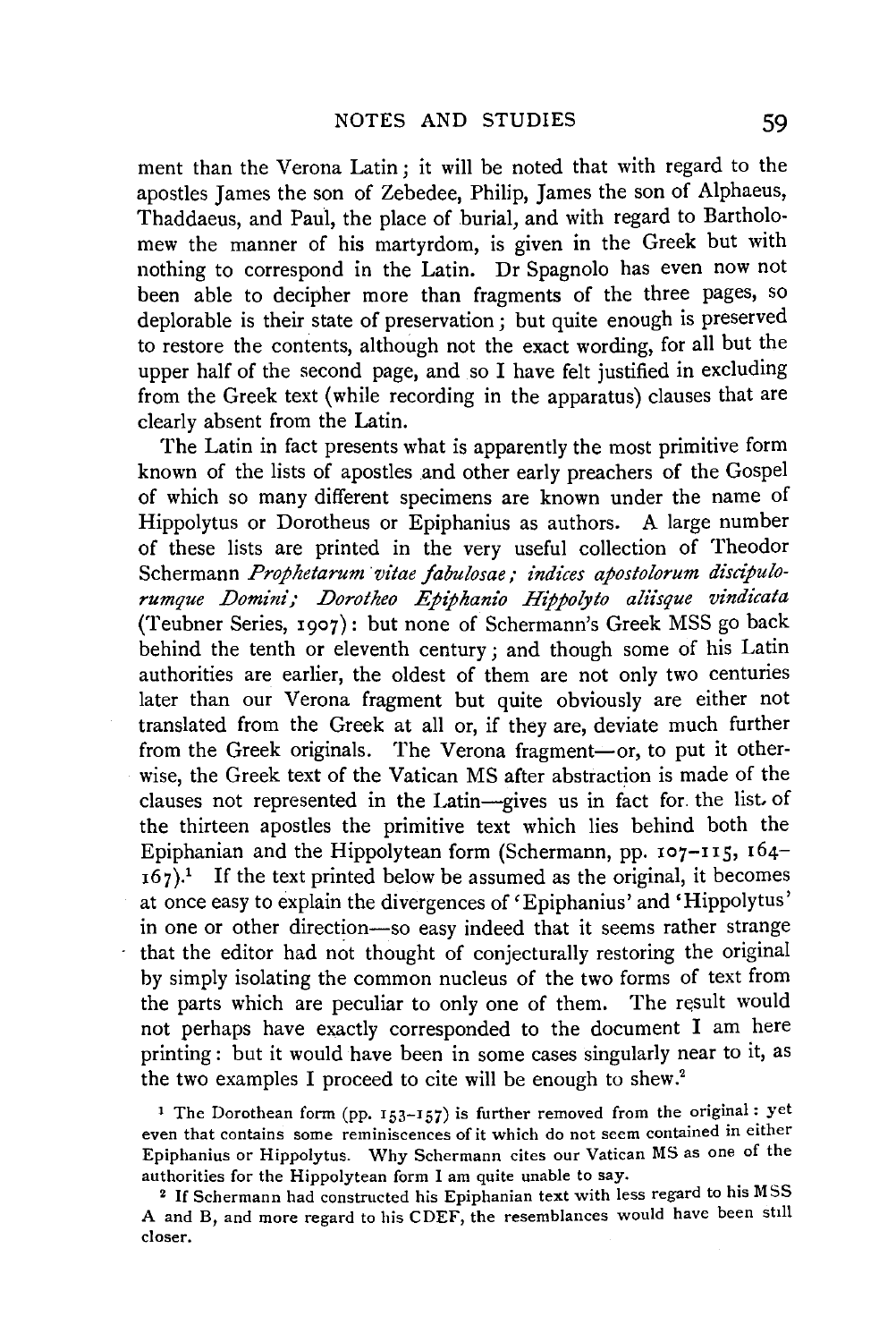#### THE JOURNAL OF THEOLOGICAL STUDIES 60

## Ps.-Epiphanius

- <sup>λ</sup> Σίμων Πέτρος δ των άποστόλων κορυφαΐος, ώς διά των επιστολών αύτου φαίνεται δηλών, έν Πόντω καί Γαλατία και Καππαδοκία και Βιθυνία και έν Ίταλία<sup>1</sup> εκήρυξε το εύαγγέλιον του κυρίου ήμων 'Ι. Χ. ΰστερον δε έν Ρώμη έπι Νέρωνος βασιλέως σταυρούται κατά κεφαλής, αὐτοῦ οῦτως παθείν αξιώσαντος.  $\theta$ άπτεται δε έν αύτ $\hat{\eta}$  τ $\hat{\eta}$  'Ρώμη πρὸ τριῶν καλανδῶν Ἰουλίων ὅ  $\epsilon$ στιν Επιφίε.
- ιτ Παύλος δέ ο άπόστολος μετά την είς ούρανούς του κυρίου ανάληψιν ἦρξατο κηρύσσειν τὸ εὐαγγέλιον τοῦ κυρίου αρξάμενος από 'Ιεροσολύμων προήλθεν έως του 'Ιλλυρικού καί της Ίταλίας και Ίσπανίας, ού και έπιστολαί μετά σοφίας παρ' ήμίν έπι δέ Νέρωνος υίου φέρονται. Κλαυδίου βασιλέως έν πόλει Ρώμη τήν κεφαλήν απετμήθη.  $\epsilon \mu a \rho$ τύρησεν Έπιφι ε΄, προ γ΄ καλανδών Ίουλίων· και έκει ετάφη πλησίον του άγίου αποστόλου Πέτρου, έκει είσιν έως σήμερον έν Χριστώ.

Ps. Hippolytus

α Πέτρος μέν έν Πόντω και Γαλατία και Καππαδοκία και Βιθυνία και Ίταλία και Ασία κηρύξας το εύαγγέλιον ύστερον έπι Νέρωνος έν Ρώμη σταυρούται κατά κεφαλής ούτως αύτου αξιώσαντος παθείν.

ις Παύλος δέ μετ' ένιαυτον ένα της τού Χριστού αναλήψεως είσηλθεν είς την άποστολήν και αρξάμενος άπο 'Ιερουσαλήμ προήλθεν έως του Ιλλυρικού και Ιταλίας και Σπανίας κηρύσσειν το ευαγγέλιον έτη λε'. έπι δε Νέρωνος εν 'Ρώμη τήν κεφαλήν αποτμηθείς θάπτεται  $\epsilon$ K $\epsilon$ î.

As a specimen of the result of adopting an alternative text given in a secondary position by Schermann  $(p. 113)$ , I add the notice of the apostle Simon.

## Ps.-Epiphanius

ια Σίμων ο Καναναΐος ο του Κλωπά, δ και 'Ιούδας, μετά 'Ιάκωβον τον δίκαιον επίσκοπος γέγονεν εν Ίεροσολύμοις και ζήσας ρκ' έτη σταυρώ παραδοθείς έμαρτύρησεν έπι Τραιανού βασιλέως.

## Ps.-Hippolytus

ια Σίμων ο Κανανίτης ο του Κλωπα, δ και 'Ιούδας, μετά 'Ιάκωβον τον δίκαιον έπίσκοπος γενομένος 'Ιεροσολύμων έκοιμήθη και θάπτεται έκει, ζήσας έτη ρκ΄.

It seems then sufficiently well established on a comparative treatment of the texts that we have in the document now published for the first time a more primitive form than any yet known of the 'Places of the

<sup>1</sup> I omit here words bracketed by Schermann.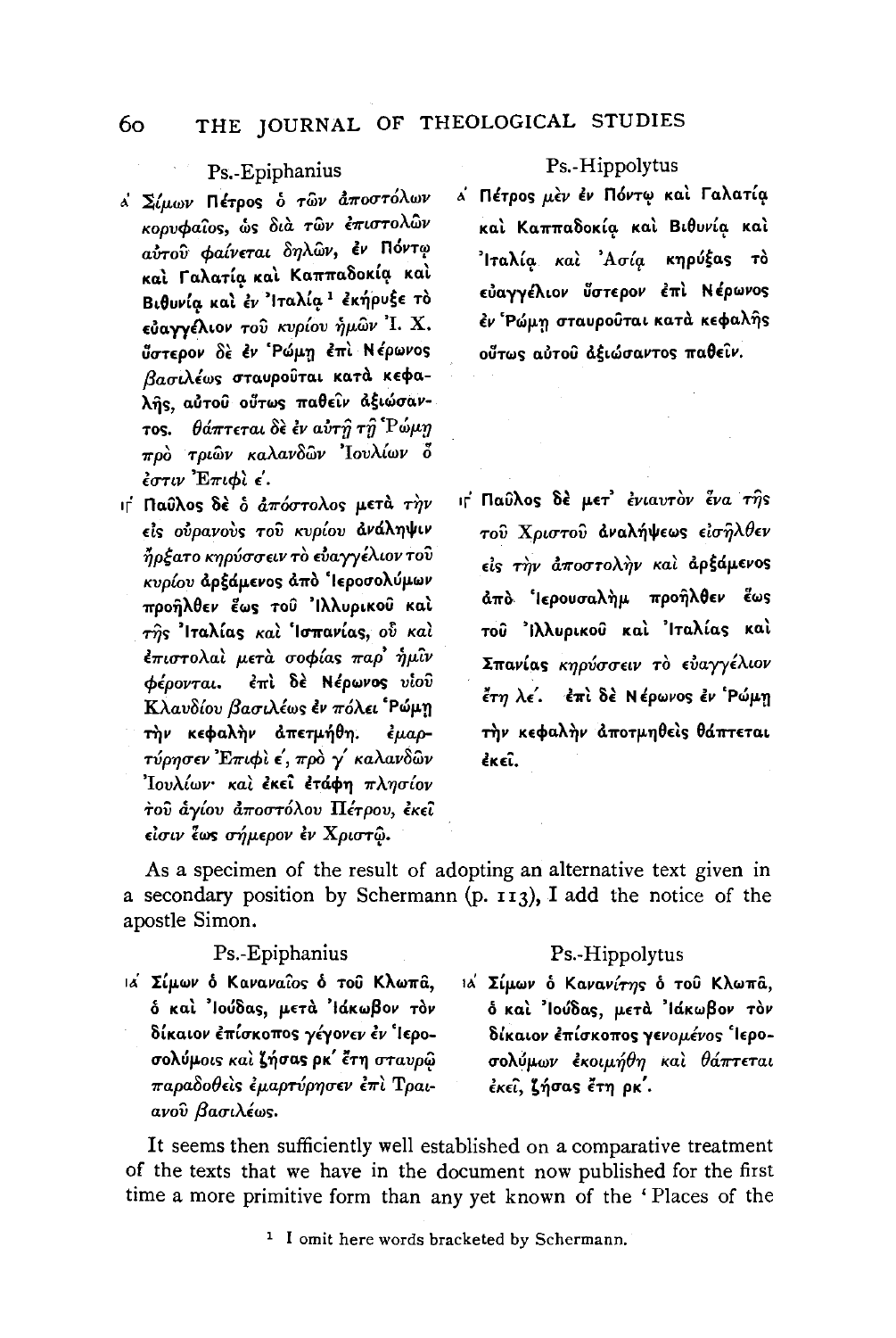preaching and death of the twelve apostles'. Possibly the original appendix stopped here; for as the Apostolic Constitutions and Canons purport to have been delivered to the bishops by the Twelve with St Paul, it is exactly a notice concerned with their lives and deaths which might serve as a fitting close to the whole work. But so far as the evidence of our document takes us, there is no reason for separating from the notice of the Apostles the notices that follow with regard to the other 'Apostolic' men, or indeed these again from the notice about the Four Gospels. Is there such reason to be found on comparison with the related texts?

For the former of these sections parallels appear to be wanting in both Pseudo-Dorotheus and Pseudo-Hippolytus: on the other hand most of the MSS of Pseudo-Epiphanius-not including the one on which Schermann has founded his text-give a text of the 'apostolici' (Schermann, p. 127), which stands in exactly the same relation of expansion to the document now printed as I have shewn above to exist in the notice of the twelve apostles. But with regard to the notice of the Gospels the matter stands quite differently: it is found in no 'Epiphanian' MS at all, and is taken by Schermann (p. 129, lines  $6-\frac{17}{2}$  solely from our Vatican MS (gr. 1506) and one other Vatican  $\overline{MS}$  (Vat. 1974, saec. xii-xiii), the latter being of the 'Dorothean' type. As Vat.  $1974$  is later than Vat. 1506, this piece may actually have been derived by the later MS from the earlier. Speaking generally, it may be said that the notice of the Gospels is peculiar to our document and preserved only in its Greek and Latin representatives.

Comparison of texts, then, does suggest somewhat clearly a separate origin for the third section in our document, the passage about the Gospels : but it does not suggest, or at any rate does not suggest at all definitely, that any break ought to be made between the section on the Apostles and the section on the Apostolici. And this conclusion is rather curiously borne out by the remaining line of investigation on which a word must now be said, namely the sources exploited in our document. For whereas the evidence for the employment of the *Church History* of Eusebius as a source amounts, in the case of the first two sections, almost to demonstration, no point of contact can, it would seem, be established between the *Church History*  and the section on the Gospels.

Thus  $H. E.$  i 12 contains some notes about the Seventy, with names of Barnabas, Sosthenes, Cephas, Matthias (Barsabas), and Thaddaeus, and with reference, in the case of Cephas the  $\delta\mu\omega\nu\nu\mu$ os *II érpo*, to the fifth book of Clement's *Hypotyposes:* i 13 relates the mission of Thaddaeus, one of the Seventy, to Edessa and the Abgar, and will account for the notice of Thaddaeus the Apostle, just as the words used of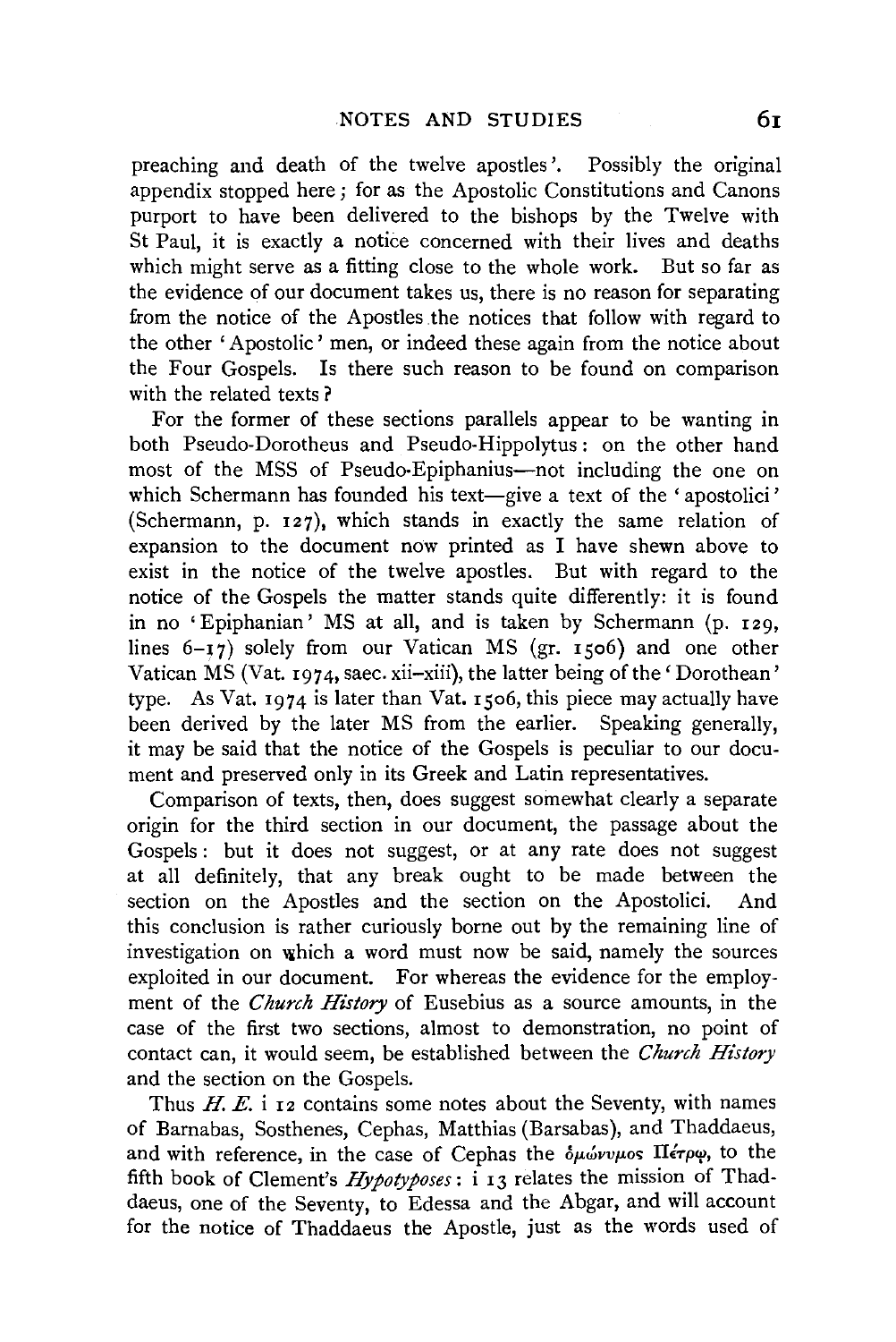Matthias in the preceding chapter of the *History*, και Ματθίαν δε τον *avτι 'Ιούδα τοιs αποστόλοιs συγκαταλεγέντα ... της αυτης των ο' κλήσεως.* account for the notice of Matthias among the apostles. In ii I we hear of the Ethiopian eunuch returning to his own country as a preacher of the Gospel under the phrase *KaTexn* Myos. In iii r we have Thomas connected with Parthia, Andrew with Scythia, John with Asia, Peter with Pontus and the other provinces of Asia Minor, Paul with Jerusalem. Illyricum, and Rome. In iii 2 to the name Linus is subjoined the note that ' Paul mentions him in writing to Timothy ' : in iii 4 the *raAaT{a*  of 2 Tim. iv Io, to which Crescens departed, is interpreted, as in our document, to mean Gaul. Of Symeon son of Clopas as successor to Tames the Just we hear in  $H.E.$  iii 11 (iv 22), and of his martyrdom under Trajan at the age of 120 in iii 32.

The passage about the Gospels has difficulties of its own, not easy of solution. But for the rest our document is more largely indebted to Eusebius than to any other source : I do not see any reason why it should be much later in date than the Constitutions and Canons to which it is not inappropriately appended.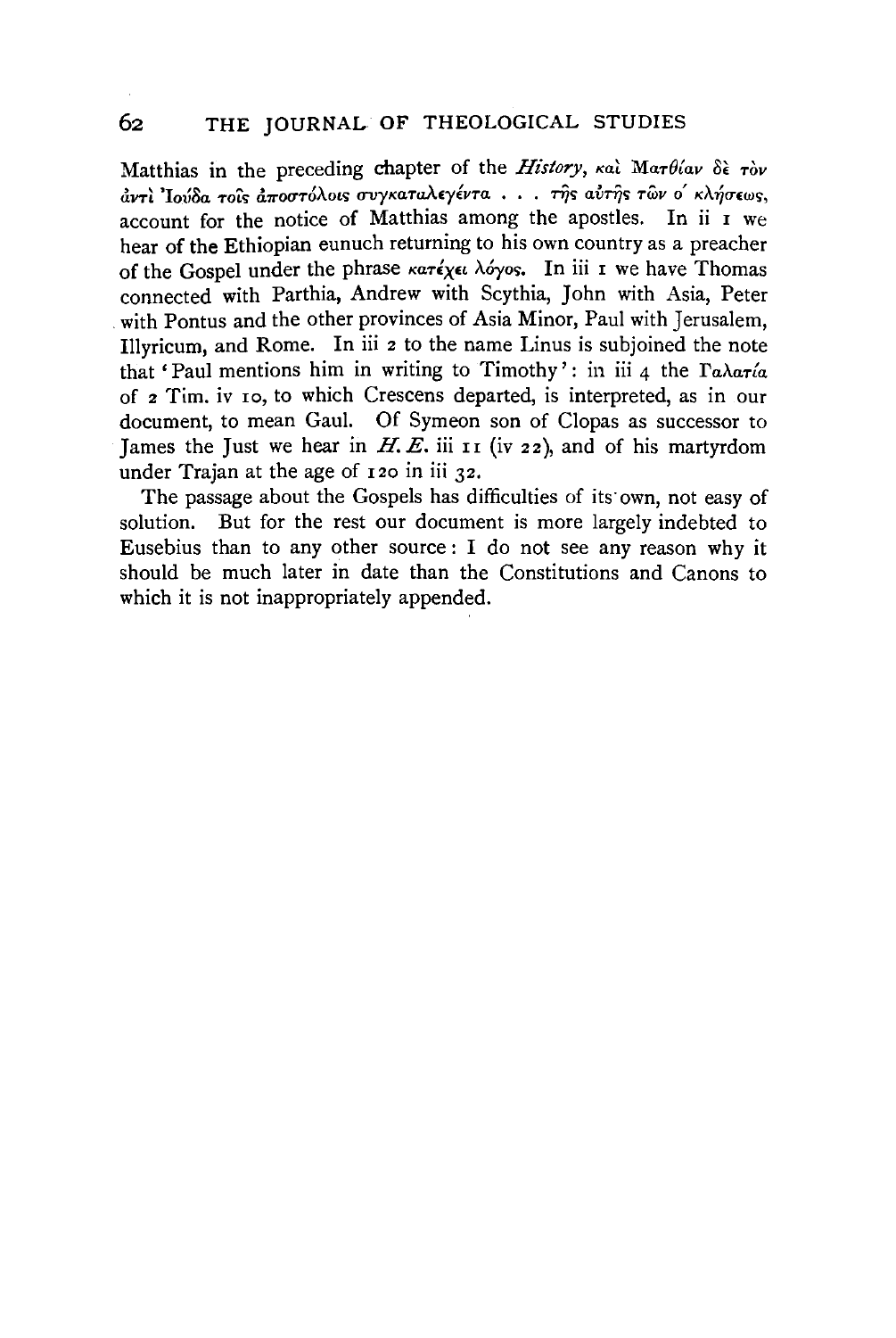[Vat. gr. 1506 fol. 78 a]

περί τών 18' άποςτόλων έν ποίοις τόποις έκήργξαν και έν ποίοις έτελειώθης αΝ.

- <sup>λ</sup> Σίμων Πέτρος Πόντω Γαλατία Καππαδοκία Βιθυνία Ασία κηρύξας τὸ εὐαγγέλιον ἐπὶ Νέρωνος σταυρούται.
- Β΄ Ανδρέας Σκύθαις Όγδοανοΐς και Σάκαις.
- τ' 'Ιάκωβος δ του Ζεβεδαίου υπο Ήρώδου του τετράρχου άναιρείται μαχαίρα.
- Δ' Ιωάννης εν Ασία εξορισθείς έν Πάτμω διά τον λόγον του Κυρίου συνέγραψε το εύαγγέλιον.
- ε' Φίλιππος έν Φρυγία σταυρούται κατακέφαλα.
- 5' Βαρθολομαΐος Ίνδοΐς, δς και τό κατά Ματθαΐον εύαγγέλιον αύτοις δέδωκεν.
- <sup>z'</sup> Θωμάς Πάρθοις Μήδοις Καρμανοΐς Ύρκανοΐς Βάκτροις Μάργοις.
- $H'$  Mar $\theta$ aios  $\tau$ ò εύαγγέλιον Εβραΐδι διαλέκτω συγγράψας έκδέδωκεν ἐν Σιών.
- ⊎ ' Ἰάκωβος' Αλφαίου ὁ ἐπικληθεὶς Δίκαιος λίθοις υπό Ιουδαίων έν Ίεροσολύμοις αναιρείται.
- Θαδδαΐος ὁ καὶ Λεββαΐος καὶ ŕ. Ίούδας Εδεσηνοΐς και πάση Μεσοποταμία έπι Αβγάρου βασιλέως Έδεσηνὣν τελευτά.

Γ. μαχαίρα] + εκοιμήθη δε εν 'Ακείμ της Μαρμαρικής cod  $\epsilon$ .  $\kappa$ araκέφαλα]+τέθαπται έν Ίεραπόλει της 'Aoías cod  $\mathcal{F}'$ . δέδωκεν] + πρὸ τῆς σφαγής εκδαρθείς ώσπερ θήλαξ καί έπειτα καρατομηθείς ως ο Παύλος cod Η. εκδέδωκεν] δέδωκεν cod θ.  $d$ ναιρείται] + και εκεί θάπτεται παρα τφ ναφ cod ί. τελευτα] + θάπτεται δε έν Βυριτώ cod

## Verona LI  $(49)$ fol.  $156b$

De xii apostolis in quibus locis predicauerunt et consummati sunt. Simon petrus ponto galatia capa docia bytinia [asia] praedicans aeuagelium praesente Nerone cruci fi  $\overline{5}$ gitur. Andreas scytis ogdoanis et sacis. *Iacobus Zebedei ab Hero* de tetrarca gladio occiditur. Iohannis in asia deportatus in patmos *propter uerbum dni* IO. conscripsit aeuangelium. Fi lippus in frigia cruci figitur capite prono. Bartholomeus in dis qui secundum Mattheum aeuangelium ipsis dedit. Tho  $15$ mas partis medis germa nis hyrcanis bactris margis. Mattheus aeuangelium hebrai ce conscripsit et aedidit in sio-. Iacobus Alphei cognomine ius tus lapidibus a iudeis in hiero solymis occiditur. Thaddeus qui et Lebbeus etdesenis et omni mesopotamiae: mortuus est sub Abgaro rege etdesenorum  $2.5$ 

Dr Spagnolo could only decipher the words or letters printed in roman type; the rest I supply by translation from the Greek, or so much of it as would correspond to the spaces undeciphered in the Latin.

4. Asia: I have placed this word in brackets, as  $(I)$  the line is over long,  $(2)$ 'Asia' is in its wrong place-it should of course precede 'Bytinia', (3) as 'Asia' is allotted to St John (line 9 infra), there was good ground for not assigning it also to 16. The line is too short: St Peter. but I do not see how to fill it out.

30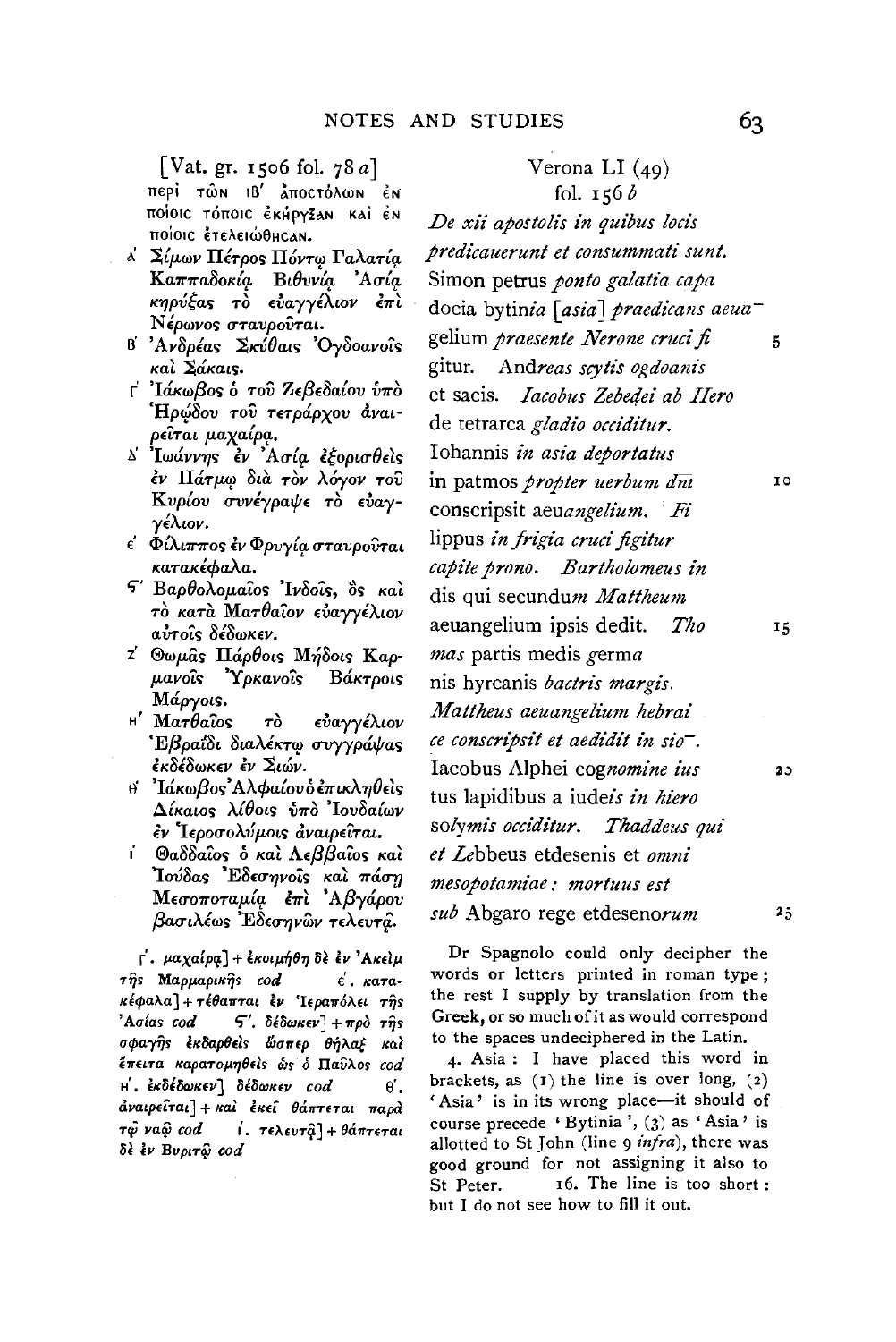[Vat. gr. 1506 fol.  $78a$ ]

- ιά Σίμων δ Κανανίτης δ του Κλεόπα ο και Ιούδας μετα Τάκωβον τον δίκαιον επίσκοπος γενομένος 'Ιεροσολύμων ζήσας έτη ρκ' σταυρώ εμαρτύρησεν  $\epsilon_{\pi\lambda}$  Τραϊανού.
- ιΒ΄ Ματθίας είς ὢν τῶν ο΄ μαθητῶν συγκαταριθμείται τοίς ένδεκα άποστόλοις άντι 'Ιούδα του Ίσκαριώτου.
- ιτ΄ Παῦλος ἀπὸ Ἱερουσαλὴμ ἀρξάμενος κηρύσσειν προῆλθεν ἔως τοῦ Ἰλλυρικοῦ καὶ Ἰταλίας καὶ Ἰσπανίας· ἐπὶ δὲ Νέρωνος έν Ρώμη την κεφαλήν άπε- $\tau\mu\acute{\eta}\theta\eta.$

Τίτος Κρήταις και ταις πέριξ νήσοις· Κρίσκης έν Γαλλία· δ εύνουχος Κανδάκης βασιλίσσης Αιθιόπων έν Αραβία τη

5 Εύδαίμονι και εν Ταπροβάνη νήσω τη έν τη Έρυθρα, λόγος δε έχει ως και μεμαρτυρηκέναι αύτον έκει.

Έĸ  $\tau$ ŵ $\nu$ άποστόλων  $\tau$ o $\hat{v}$ 

- 10 Σωτήρος τών ο' γεγόνασιν (ώς ίστορεί Κλήμης έν πέμπτη τῶν Ύποτυπώσεων) Βαρνάβας, Σωσθένης, Κηφας δμώνυμος Πέτρω, Ματθίας ο συγκατ-
- 15 αριθμηθείς τοίς ένδεκα, Βαρσαβας και Λίνος

 $\overrightarrow{n}$ , άπετμήθη] + και θάπτεται έν  $a\dot{v}\tau\hat{y}$  cod

fol.  $157a$ Simon Cananeus filius Cleopa qui et Iudas post Iacobum ius tum episcopus factus hieroso lymorum uixit annos cxx et cruci fixus est sub Traiano. Matthias ex lxx discipulis con numeratur undecim apostolis pro Iuda Iscariota. Paulus ab hierusalem incipiens praedi care usque illyricum est pro uectus et italiam et spaniam, ro mae uero praesente Nerone ca est. Titus cretis put c et quae sunt circum insulae. Crescens gallia. eunuchus Can daces reginae ethiopum arabia felici et taprobana insula quae in mare rubro est, et sermo tradit quod martyr ibi fuerit. Ex lxx apostolis Saluatoris facti sunt ut refert Clemens in quinto Informationu-Barnabas Sostenus Cephas cog

Verona LI  $(49)$ 

nomine Petri Matthias connu meratus undecim Barsabas et Linus

5

**IO** 

15

 $20<sub>o</sub>$ 

 $25$ 

## 64

<sup>5.</sup> Ταπροβάνη] τη Προβάνη cod 15. ξνδεκα] + Εύβουλος Πούδης Κρίσκης  $\frac{2}{3} \nu \tau \hat{\eta} \beta'$  cod, sc. 2 Tim. iv 10, 21